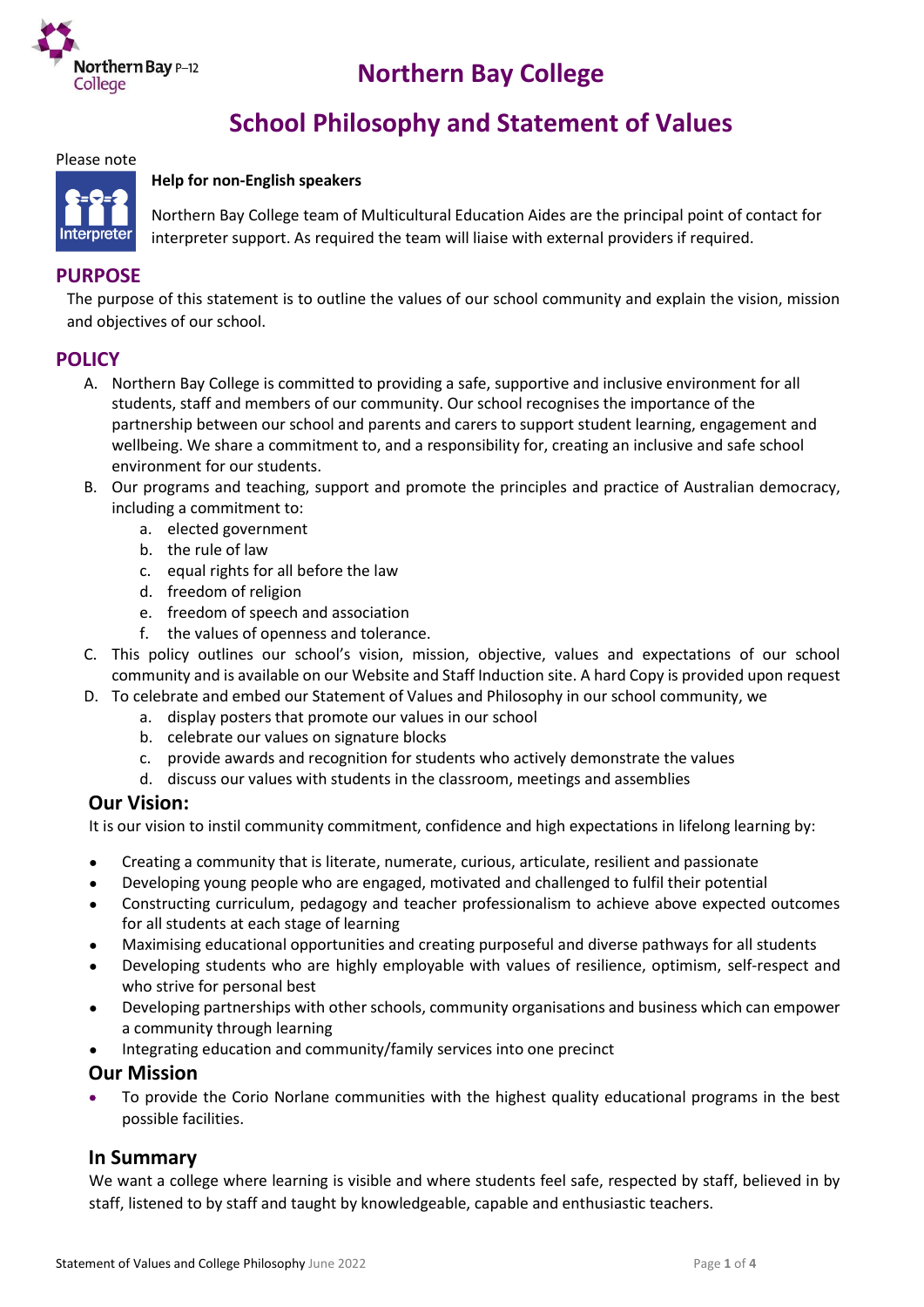## **IMPLEMENTATION**

**College Core Values** The staff and students at Northern Bay College strive to live the College VALUES: GROWTH | COLLABORATION PERSISTENCE | KINDNESS

## **GROWTH**

- Having high expectations of ourselves and others
- Sharing a commitment to celebrate our individual and community progress
- Taking learning risks and having a 'growth mindset', to give feedback and learn from mistakes.
- Giving opportunities to grow as students, staff and families with support to attain positive outcomes

## **COLLABORATION**

- Working positively with others in all aspects of our learning and behaviours
- Sharing ideas and resources to create a positive, caring and inclusive working and learning environment.
- A team approach to achieving real improvement in all aspects of our college, with peers, professionals and parents working together in shared engagement and mutual commitment

## **PERSISTENCE**

- Setting goals and working hard to achieve them in each activity we undertake
- Our challenges being met with a positive attitude to improve our learning skills and understanding, to achieve success.
- The support that we as learners, teachers, carers and the community can give to reach our goals and meet our expectations, both short and long term

## **KINDNESS**

- Showing respect to others' opinions, beliefs and values because we do not discriminate, we celebrate and we care for each other
- Supporting each other through our positive and sincere words and actions.
- School Wide Positive Behaviours and we strive to be positive role models in our interactions with all members of the college community.
- Our inclusive culture that celebrates our differences through mutual respect and consideration

## **Behavioural expectations**

Northern Bay College acknowledges that the behaviour of staff, parents, carers and students has an impact on our school community and culture. We acknowledge a shared responsibility to create a positive learning environment for the children and young people at our school.

The College community is guided by the School Wide Positive Behaviours Matrix which is embedded in our Values

#### See Link to Document (being developed)

#### **As principals and school leaders, we will:**

- model College Values
- adhere to our obligations outlined in the Code of Conduct
- model positive behaviour and effective leadership
- communicate politely and respectfully with all members of the school community
- work collaboratively to create a school environment where respectful and safe behaviour is expected of everyone
- behave in a manner consistent with the standards of our profession and meet core responsibilities to provide safe and inclusive environments
- plan, implement and review our work to ensure the care, safety, security and general wellbeing of all students at school
- identify and support students who are or may be at risk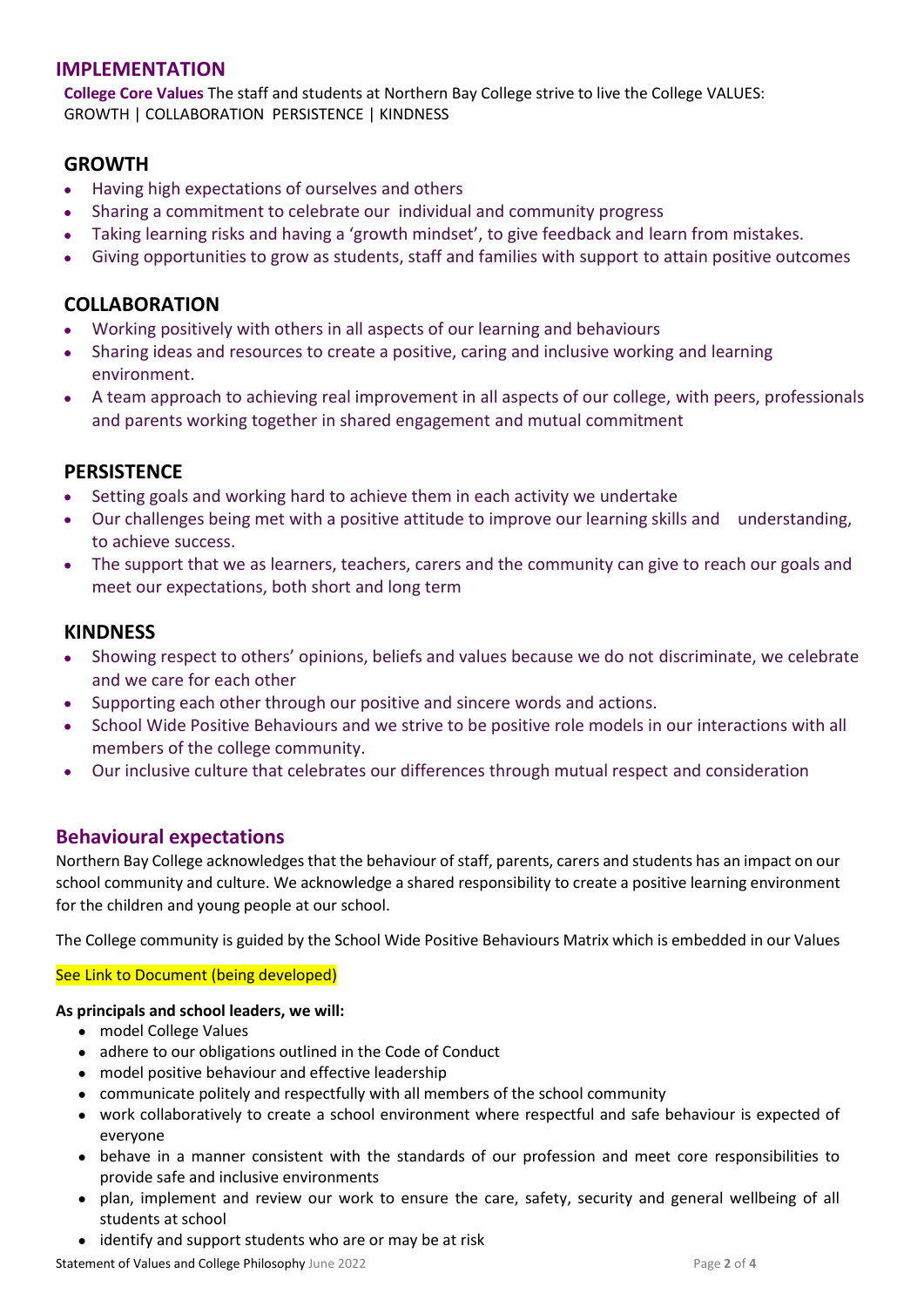- do our best to ensure every child achieves their personal and learning potential
- work with parents to understand their child's needs and, where necessary, adapt the learning environment accordingly
- respond appropriately when safe and inclusive behaviour is not demonstrated and implement appropriate interventions and sanctions when required
- inform parents of the school's communication and complaints procedures
- ask any person who is acting in an offensive, intimidating or otherwise inappropriate way to leave the school grounds.

#### **As teachers and non-teaching school staff, we will:**

- model College Values
- Adhere to our obligations outlined in the Code of Conduct
- model positive behaviour to students consistent with the standards of our profession
- communicate politely and respectfully with all members of the school community
- proactively engage with parents about student outcomes
- work with parents to understand the needs of each student and, where necessary, adapt the learning environment accordingly
- work collaboratively with parents to improve learning and wellbeing outcomes for students with additional needs
- communicate with the principal and school leaders in the event we anticipate or face any tension or challenging behaviours from parents
- treat all members of the school community with respect.

#### **As parents and carers, we will:**

- model positive behaviour to our child
- communicate politely and respectfully with all members of the school community
- ensure our child attends school on time, every day the school is open for instruction
- take an interest in our child's school and learning
- work with the school to achieve the best outcomes for our child
- communicate constructively with the school and use expected processes and protocols when raising concerns
- support school staff to maintain a safe learning environment for all students
- follow the school's processes for communication with staff and making complaints
- treat all school leaders, staff, students, and other members of the school community with respect.

#### **As students, we will:**

- model College Values
- model positive behaviour to other students
- communicate politely and respectfully with all members of the school community.
- comply with and model school values
- behave in a safe and responsible manner
- respect ourselves, other members of the school community and the school environment.
- actively participate in school
- not disrupt the learning of others and make the most of our educational opportunities.

#### **As community members, we will:**

- model positive behaviour to the school community
- treat other members of the school community with respect
- support school staff to maintain a safe and inclusive learning environment for all students
- utilise the school's processes for communication with staff and submitting complaints

## **Unreasonable Behaviours**

- Schools are not public places, and the campus principal has the right to permit or deny entry to school grounds (for more information, see ou[r Visitors Policy\)](https://www.nbc.vic.edu.au/uploads/Visitors-Policy-det-MODEL-NBC016.pdf).
- Unreasonable behaviour that is demonstrated by school staff, parents, carers, students or members of our school community will not be tolerated at school, or during school activities.
- Unreasonable behaviour includes:
	- speaking or behaving in a rude, manipulative, aggressive or threatening way, either in person, via electronic communication or social media, or over the telephone
	- the use or threat of violence of any kind, including physically intimidating behaviour such as